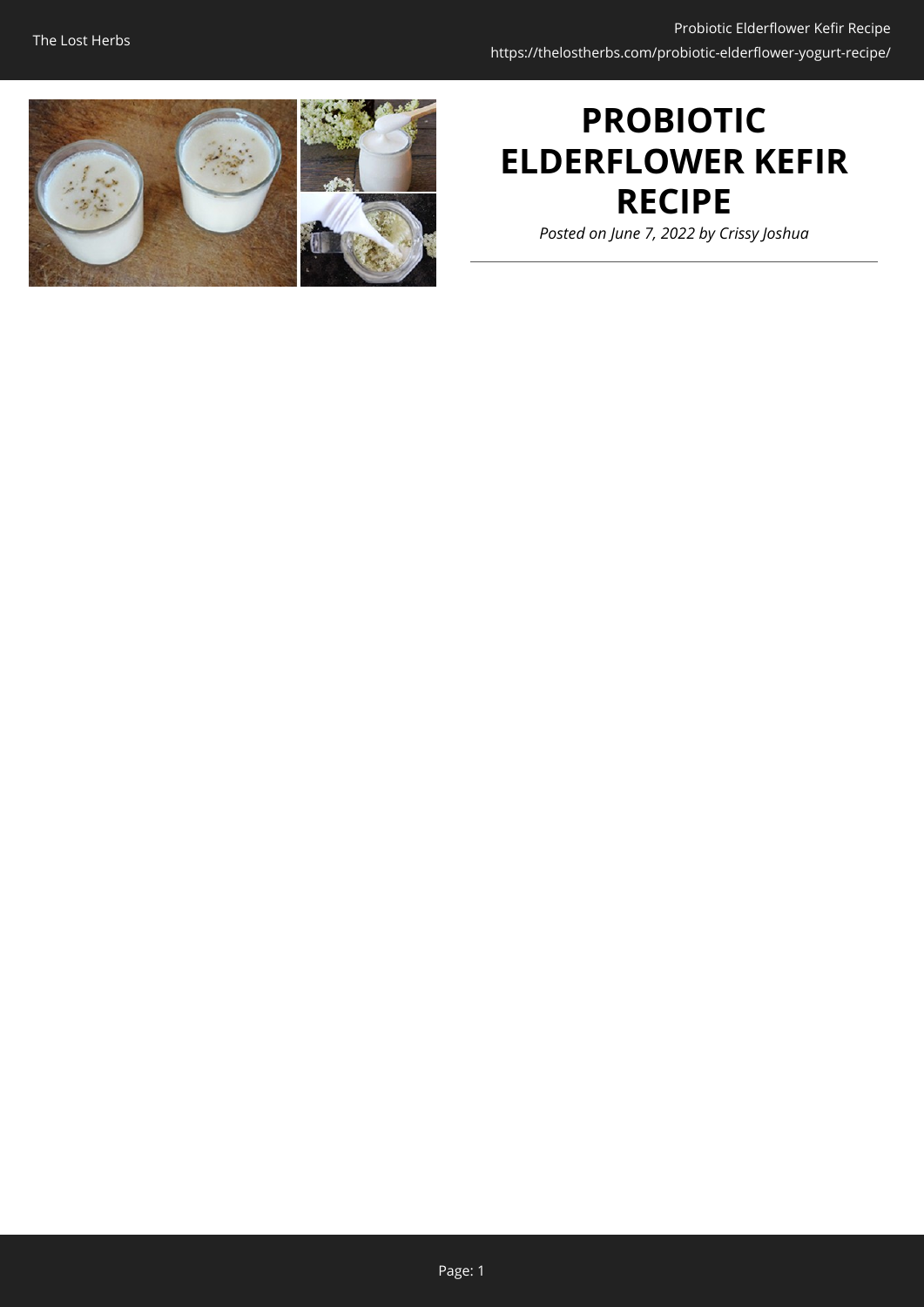By combining elderflower with a probiotic you get to consume two healthy foods at once, plus the elderflower adds a lovely subtle flavor. The recipe I am going to show you today blends elderflower with milk kefir grains, one of the most potent sources of probiotics available.

Once you get this recipe on the go, it's simple to make a new batch in minutes so that you always have some kefir ready to drink.

### **Medicinal Benefits Of This Elderflower Probiotic**

By infusing milk kefir with elderflower, you will get a very healthy drink. Elderflower and kefir both have powerful nutrients and different qualities. Let's look at elderflower first, then kefir.

### **Health Benefits Of Elderflower**

Elderflower is high in antioxidants so is good for boosting your immune system in general. It also contains other useful properties and can help prevent and/or treat these health conditions:

- **Diabetes** it can function like insulin and lower blood sugar levels.
- **Flu** it has antiviral properties so can fight viruses like the flu and protect you against contracting it.
- **Cancer**  could have the potential to fight cancer due to its bioflavonoids (flavones and flavonols).
- **Heart disease** it contains a powerful antioxidant known as quercetin which protects the body from oxidative stress, a large contributing factor to heart disease.

One thing to note about the elder plant is that only the flowers and berries should be consumed. The leaves, bark, and seeds are toxic. For this reason, I always steep the dried flowers in boiling water just in case some bark, etc. gets mixed up with the flowers and finds its way into the packet. You can also use fresh elderflowers if you have them growing nearby but the fresh flowers are reportedly harsher on the stomach.

**Related: [How To Forage Elderflower For A Super Simple Cordial](https://hop.clickbank.net/?affiliate=easycellar&vendor=wfguide&tid=C02ElderflowerKefirFGW1)** (Video)

### **Health Benefits Of Milk Kefir**

Milk kefir is known for promoting healthy gut bacteria. Eating a diet with plenty of different species of bacteria contributes to better health in many areas and not just benefiting your stomach. As a fermented drink, kefir is a great source of probiotic bacteria and it's widely agreed that it's even more powerful as a probiotic than yogurt. Kefir also has other excellent nutritional compounds including phosphorus, Vitamins B2 / B12 / K2, and calcium.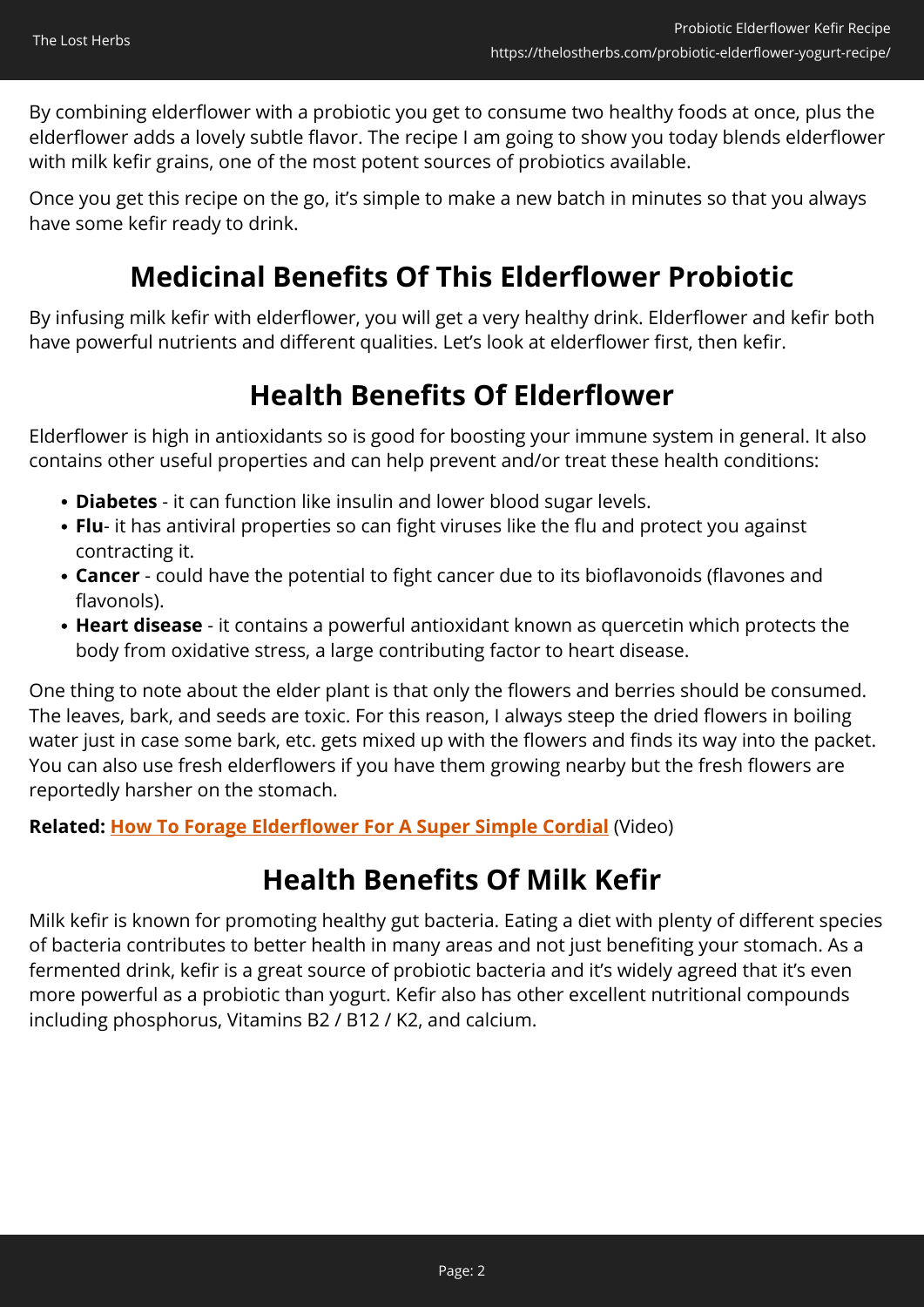Some of the medical conditions that kefir can help prevent and/or treat include:

- **Osteoporosis** when consuming full-fat kefir, it can enhance bone health and strength because it is high in calcium. The Vitamin K2 it contains further supports your body's ability to absorb calcium too.
- **Cancer** the probiotics can reduce cancer cell growth, protecting against cancer.
- **Diabetes**  can help with blood sugar level management by lowering fasting blood sugar levels.
- **Cholesterol** the probiotics help dictate how much cholesterol is absorbed from food and can lower bad cholesterol levels.

### **How To Make This Elderflower Kefir Probiotic**

This recipe will have approximately 160 calories if you use regular cow's milk (whole). This will obviously vary depending on the brand you purchase. When making kefir, use fresh animal milk (cow, goat, or sheep), and full-fat to achieve the best results. However, you can use coconut milk but it will take longer to ferment and the grains will weaken over time unless you "feed" - soak them in some animal milk again which will refresh them.

#### **Ingredients**

- Milk kefir grains
- Dried elderflowers (I usually dry my own elderflowers but you can also purchase dried elderflowers online or from health stores) \* you can also use fresh elderflowers.
- Fresh milk (animal cow, goat, or sheep)

You will need 1 teaspoon of milk kefir grains for every cup of milk you use so adjust the ratio accordingly, depending on what quantity you need in your household. The quantities I used were:

- 2 x Tablespoons of milk kefir grains
- 1 x Tablespoon of dried elderflowers
- ½ x Cup of water
- 4 x Cups of fresh milk

#### **Utensils**

- Plastic or bamboo colander
- Plastic or wooden spoon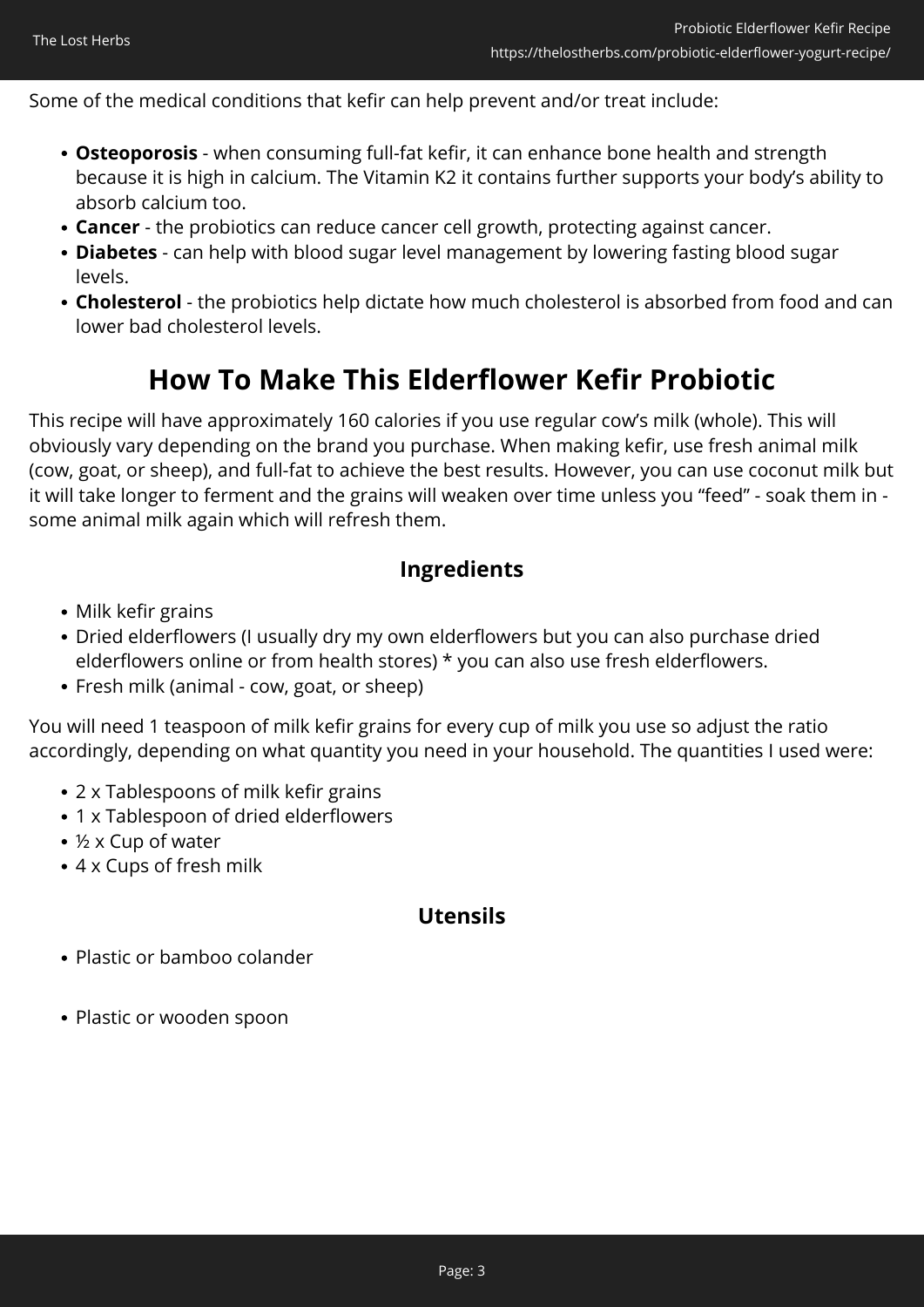- Glass jar
- Cheesecloth or paper towel
- Elastic band
- Large non-metallic bowl
- Mug or vessel boiling water

It's important to use non-metallic utensils because metal can be detrimental to your kefir. Glass is the best option for storing your kefir while it's cultivating.

### **Method**

If you are using fresh milk kefir grains for the first time you will need to activate them first. You do this by placing the grains in a glass jar and pouring milk over them then fastening a lid, leaving them to sit at room temperature (in the dark) for 24 hours. Strain the milk out and place the grains back in the jar with more milk. This process can take anywhere from 2-5 days. You will notice the consistency of the milk becomes slightly thicker, like drinking yogurt. Check the instructions for any specifics on how to activate your grains. Once activated, you can follow the instructions below to make this elderflower probiotic.

If you already have grains on the go you can follow these steps to make an elderflower probiotic.

- 1. Add milk kefir grains to the vessel (glass jar) you will store them in. (In the image, I am reusing grains from the previous batch and the same jar).
- 2. Pour in the appropriate quantity of milk and cover the jar with several layers of cheesecloth or a piece of paper towel and secure it with an elastic band.
- 3. Leave your kefir mix in a dark space (usually a cupboard or pantry) for 12-24 hours. How long you leave it will depend on the temperature. If it's particularly warm, 12 hours may be sufficient but 24 hours is usually a good amount of time. It's ideal if the room temperature is between 60°F to 90°F.
- 4. On day 2, when your kefir has been sitting at room temperature long enough, prepare your elderflower. Boil a small amount of water then pour it over the dried elderflowers. Let it sit for 30 minutes so it steeps and cools.
- 5. Take your kefir mix and strain it using your colander over a large bowl. You will need to push it down with a spoon and swirl the grains with the spoon to separate the grains from the milk. *You can use your milk kefir grains that you strained and start a new batch by repeating the process from step 1.*
- 6. Now you're going to do a second ferment and this is the time to add flavors (like elderflower). Strain and pour the elderflower water into the kefir milk and stir, discarding the used elderflowers.
- 7. Pour or scoop the milk and elderflower water back into the glass jar. Note: you only need to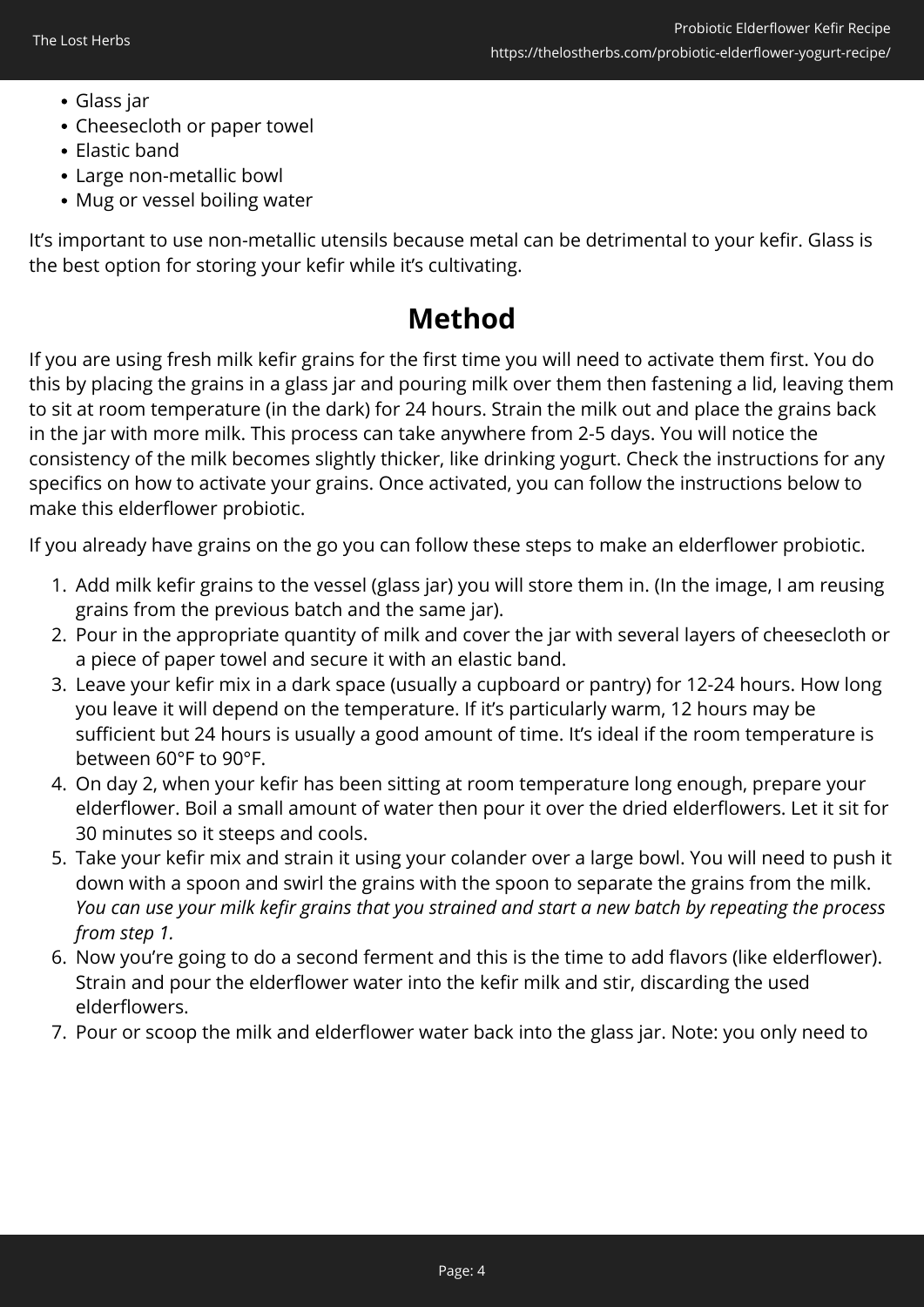clean your jar once a week by rinsing it out with running water and not using detergent.

- 8. Cover it with a tight lid this time or plastic wrap and let it sit at room temperature for another 12-24 hours.
- 9. Once it's ready, you can pop it in the fridge and drink it whenever you like. You might like to enjoy your kefir with fruit or add other spices or flavors before taking it too.

It will last up to three weeks in the fridge and two months plus in the freezer. Since kefir grains are living probiotics you will notice that your kefir consistency and strength will vary between batches due to temperature and the fact that the grains gain strength with time. You may like to play around with the fermentation time to get the taste and strength that you prefer.

The second ferment isn't an essential step and many people ferment their kefir for 12-24 hours without opting for a second ferment. This is completely fine when making kefir but there are some great health benefits from leaving it out again, plus it removes more lactose if that's an important factor for you. It also means that your kefir will be even richer in probiotic bacteria, boosting its nutritional value further. Another added benefit is that it gets less sour with the second ferment.

If you need to take a break from making kefir because you're going away (or for whatever reason) you can store the grains in a container in the fridge covered with milk for up to two weeks. You will need to reactivate them when ready for reuse as they are virtually dormant when kept in the cold. Simply take them out and strain the milk, then store them for 24 hours with new milk at room temp, then strain them, and leave them out again with new milk. This process may need to be repeated for up to 5 days (but 2 is often enough), or until you see the milk is thickening. Then you can follow the steps above to make kefir once again.

It's recommended that you should drink up to 1 cup per day. As you can reuse the grains, they will continue to grow over time so you will find yourself with a surplus and can share extra grains with friends and family.

#### **You may also like:**

**[DIY Elderflower And Rosehip Salve](https://thelostherbs.com/diy-elderflower-and-rosehip-salve/)**

**[Add This "Unusual Nutrient" to Coffee or Tea, to Effortlessly and Fully Empty Your Bowels](https://hop.clickbank.net/?affiliate=easycellar&vendor=peakbiome&tid=C02ElderflowerKefirPBB) [Every Single Morning](https://hop.clickbank.net/?affiliate=easycellar&vendor=peakbiome&tid=C02ElderflowerKefirPBB)** (Video)

**[Foraging Calendar: What to Forage in June](https://thelostherbs.com/foraging-calendar-what-to-forage-in-june/)**

**[50 Recipes Using Dandelion](https://thelostherbs.com/50-recipes-using-dandelion/)**

**[10 Berries You Should Look For In The Woods](https://thelostherbs.com/10-berries-you-should-look-for-in-the-woods/)**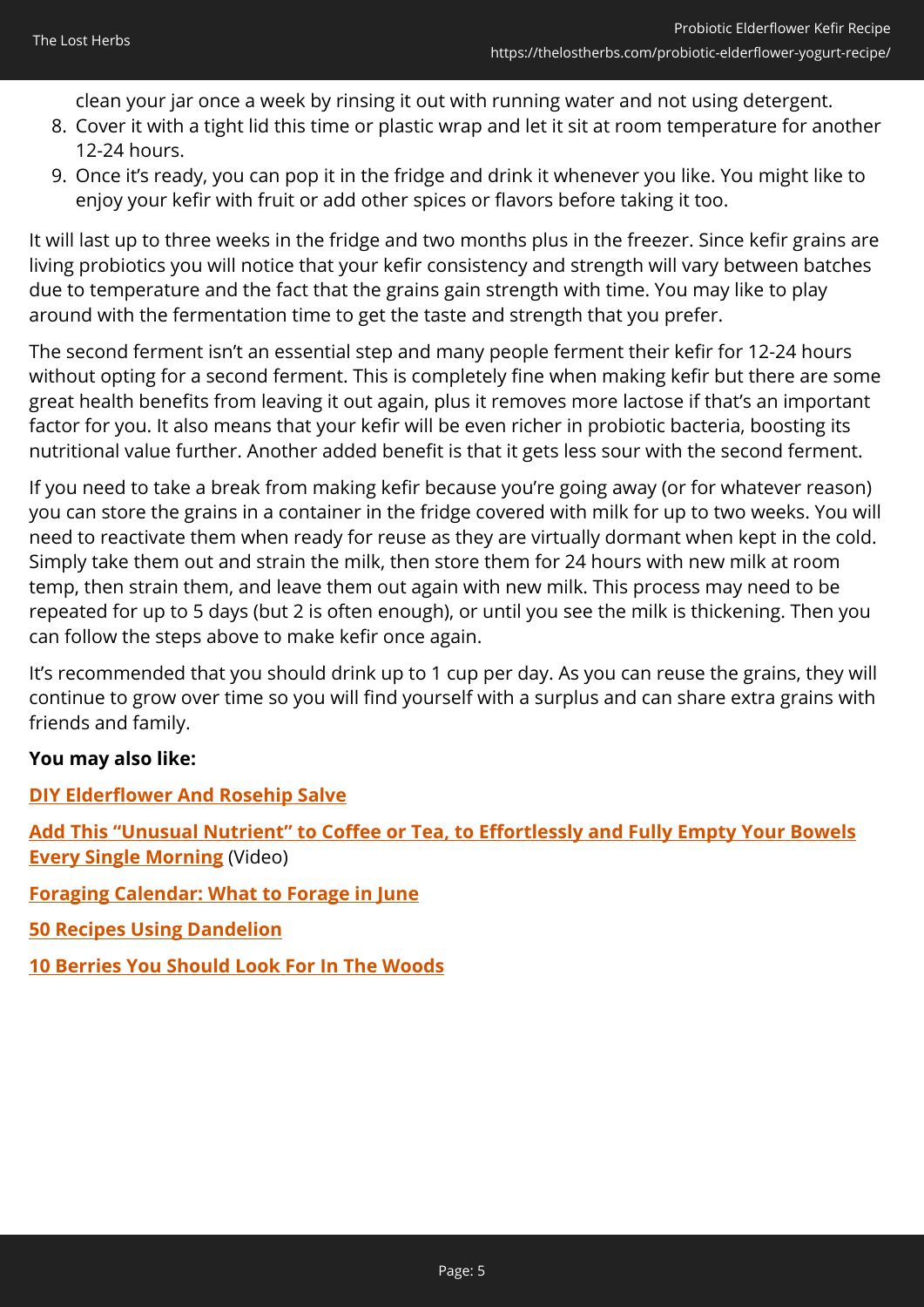## **Comments**

**Esther** – 2022-06-22 14:37:24 You do an excellent job in all these links. I look forward to trying this .

**Michaela** – 2022-06-10 12:52:39 Perfect, thank you. Vegan here so no dairy x x



**Daniella** – 2022-06-10 11:32:17

One more question, it seems like if you are continuously making this, you waste a lot of milk. Could you activate the grains with "not so good milk" and then use organic milk for the actual Kefir?

**Daniella** – 2022-06-09 12:38:40 Thank you for the excellent explanation!



**The Lost Herbs** – 2022-06-08 11:55:14

Hi Pamela, Common elderberry or American elder (Sambucus nigra L. ssp. Canadensis or just Sambucus canadensis) is a shrub that's commonly found throughout most of North America. You can find the shrubs available for sale at Garden Centers. Lowe's and Hope Depot also sell them. You can also find them online on Amazon or Etsy: https://www.amazon.com/American-Beauties-Native-Plants-canadensis/dp/B06XQCLJ4X/ https://www.etsy.com/listing/798648123/elderberry-bush-american-elderberry Many blessings and good health!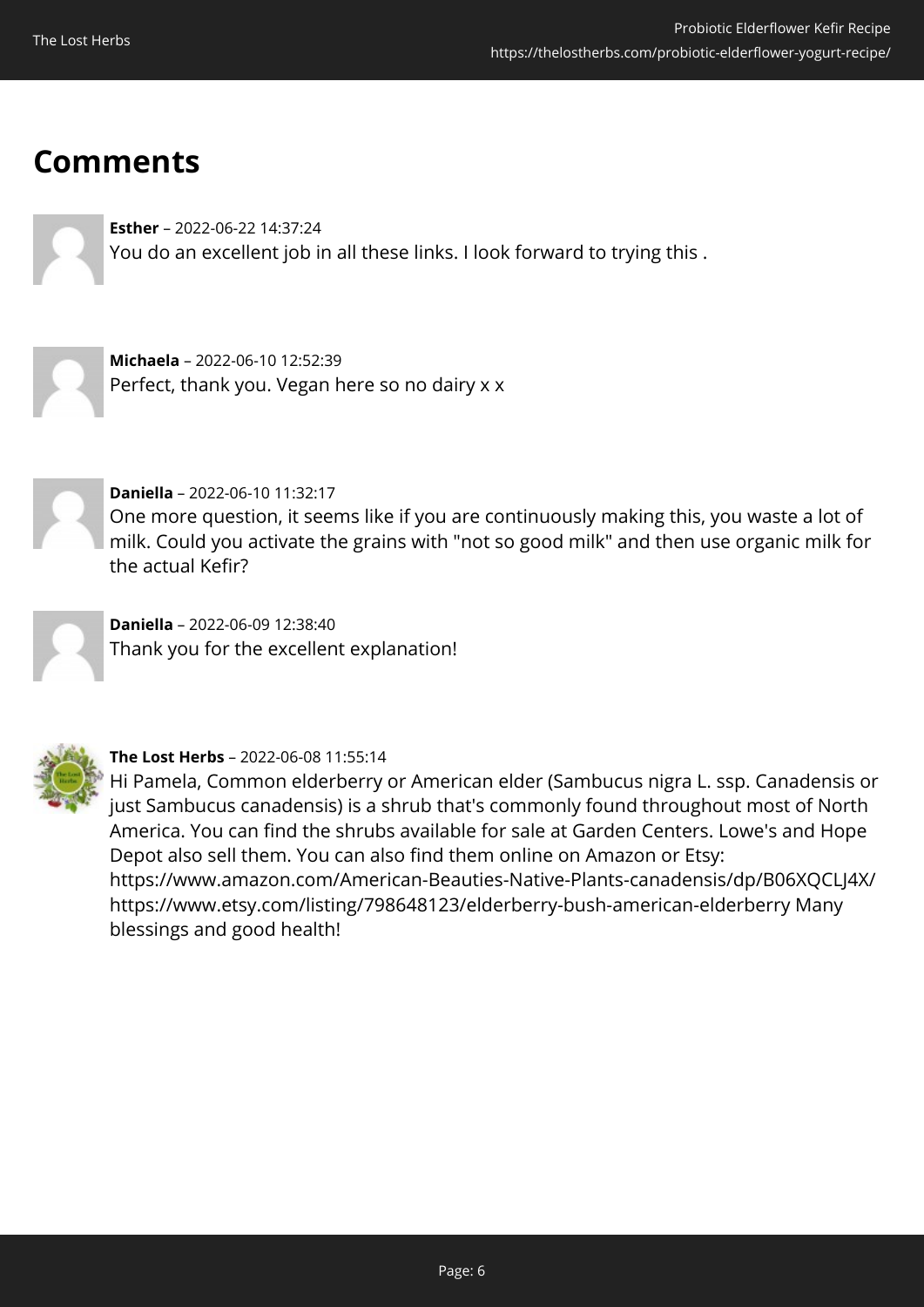

### **Pamela** – 2022-06-08 10:22:47

What plant provides the elderflowers? I want to grow my own to harvest from and need to know what seeds to order.



#### **The Lost Herbs** – 2022-06-08 09:04:40

Hi Daniella, Elderflower and elderberries contain some of the same things since they both come from the same tree. Their difference is in how they interact with the body. The elderflower is commonly used as a flavoring in extract form. It is intensely floral and contains notes of passionfruit, citrus, and vanilla. In comparison, the elderberry is mainly fruity and tart. As with many culinar and medicinal substitutions, whether you can replace one ingredient with another depends on what you want from them. Elderflower and elderberry do have some of the same chemical compounds, so you may be able to make a substitution if are trying to treat a health problem. You will have to cook elderberries if you want to use them as alternatives to elderflowers. Raw elderberries contain toxins that can make you sick. Many blessings and good health!



#### **The Lost Herbs** – 2022-06-08 08:57:17

Hi Marie, Dried elderflowers are available online on Amazon, Etsy, and many health stores. It is best to use Google to find one that delivers to your area. Here's one that delivers in the US and Canada: https://mountainroseherbs.com/elder-flowers Many blessings and good health!



#### **The Lost Herbs** – 2022-06-08 08:53:44

Hi, Yes, you can also use Water Kefir Grains to make this natural gut-healthy recipe. Just prepare your Water Kefir as usual and add the elderflowers according to the recipe above. Many blessings and good health!



#### **The Lost Herbs** – 2022-06-08 08:40:32

Hi Virginia, Thank you for your interest in our work. Please check your personal email. I sent you an email with your order details. Many blessings and good health!



#### **Virginia** – 2022-06-07 20:04:51 When I did my subscription I thought a hard copy book was to be included as well. Never received one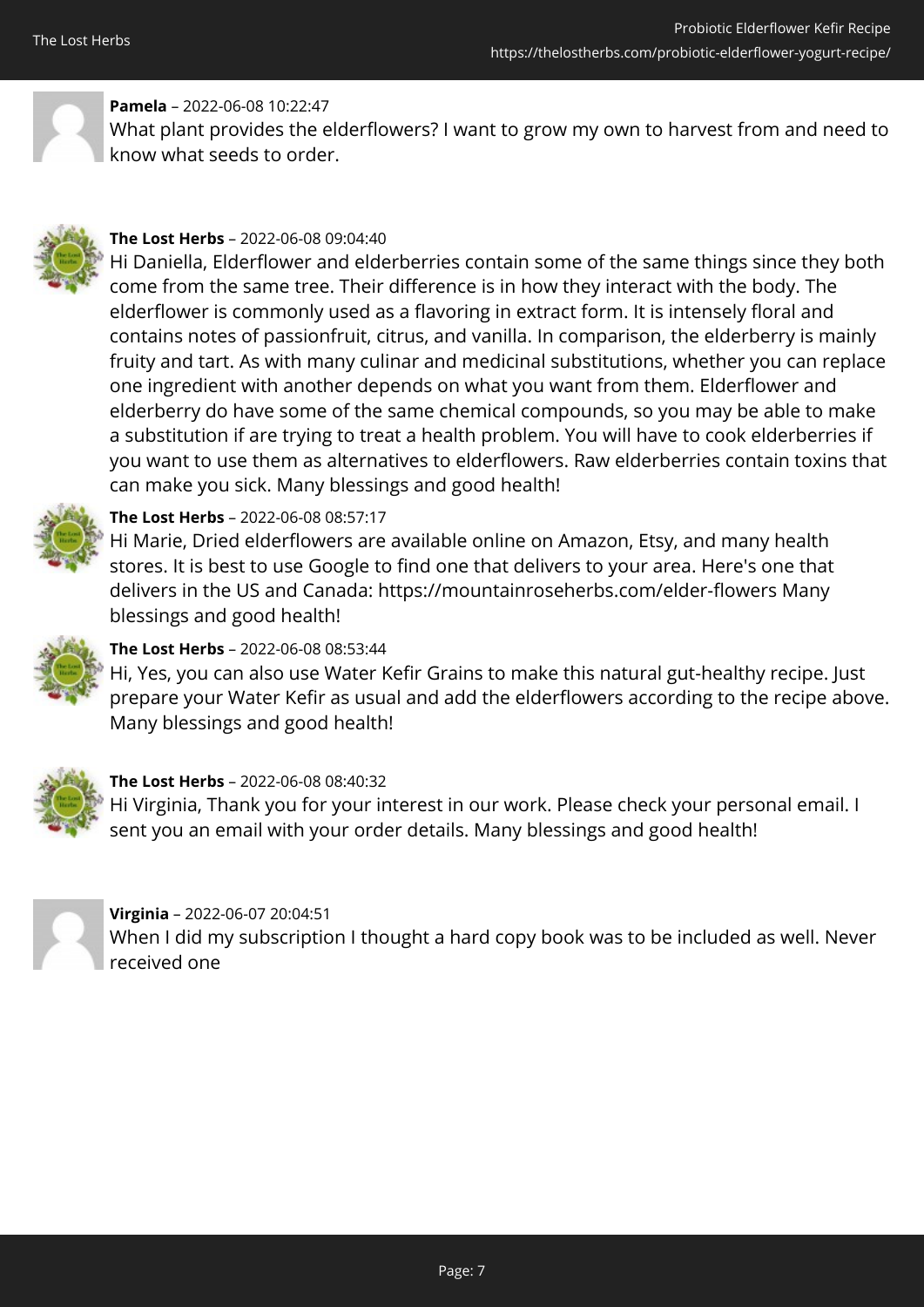

**Daniella** – 2022-06-07 16:07:13 Hello, I have an abundance of dried elderberries. May I use those instead of the flowers?



#### **Patti** – 2022-06-07 14:45:57

Good question Adele. We also have water kefir since we don't do any dairy products and would love to know if it will work with the water Kefir.

**J** – 2022-06-07 12:37:06 Milk kefir grains https://amzn.to/3mm1Xr0 Elderberry flowers https://amzn.to/3NWfvFA



**Nancy** – 2022-06-07 12:34:39 Can I use dried elderberries and coconut milk??



#### **The Lost Herbs** – 2022-06-07 12:20:03

Hi Ruth, Thank you so much for purchasing The Lost Book of Herbal Remedies. This blog is just a complementary resource. Here you'll discover extremely detailed step-by-step instructions and unique video tutorials for making, using and preserving the most powerful natural remedies. This information is not available anywhere else and it will greatly enhance what you already have in The Lost Book of Herbal Remedies at no extra cost. But you can always unsubscribe from the manage your subscription option. You can find it at the bottom of every email you receive. Regarding your book order, please check your personal email. I sent you an email with a link that will give the possibility to access your purchase again. Many blessings and good health!



#### **Marie** – 2022-06-07 12:05:40

Hi! I don't have this in my backyard :(. Any suggestions on where to buy these? Thank you Thank you for your emails as well  $\Box$  $\Box$